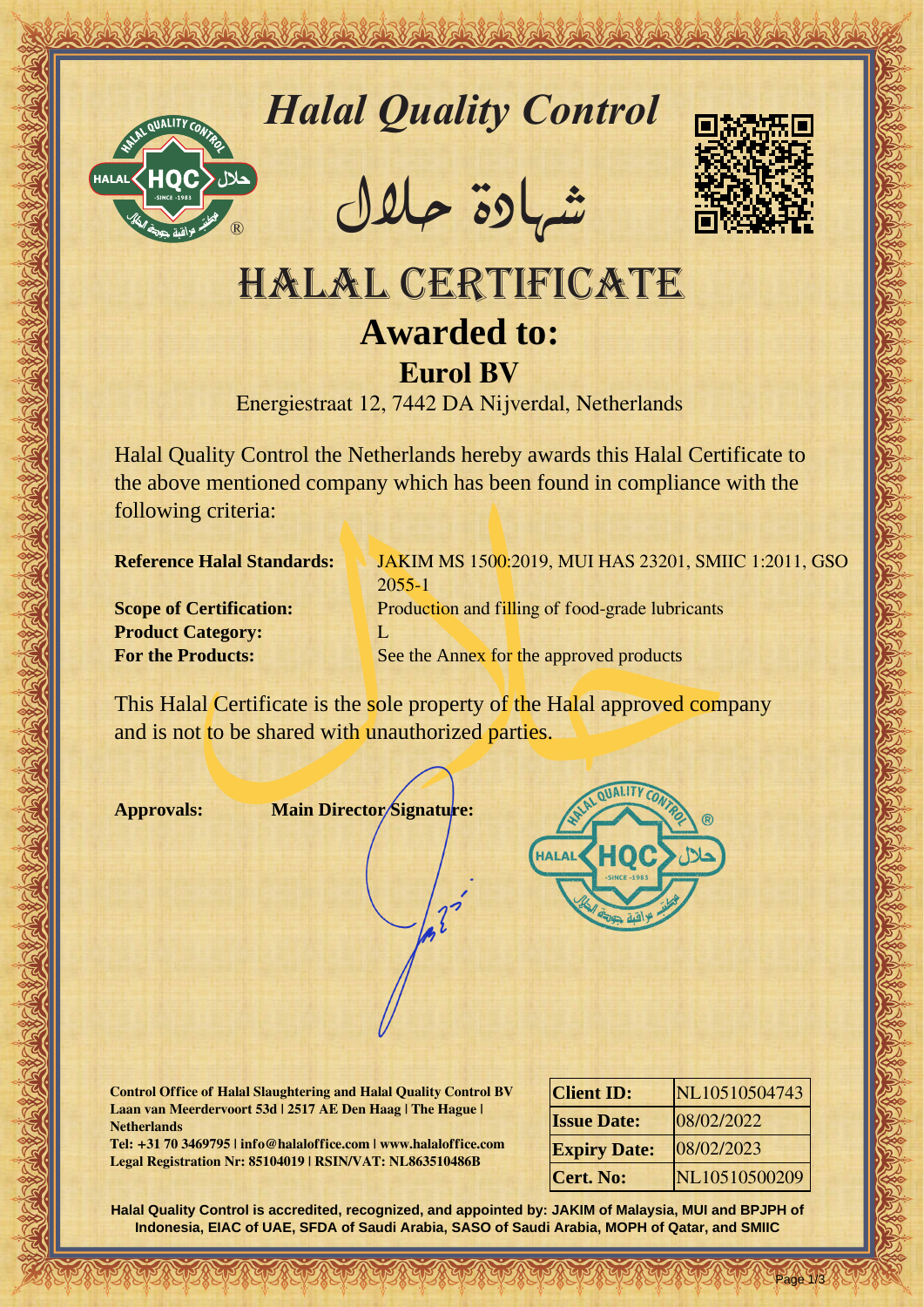





*In the Name of Allah, the Most Gracious, the Most Merciful*

## **Control Office of Halal Slaughtering Halal Quality Control**

مكتب مراقبة الذبم صسب الشريعة الإسلامية مكتب مراقبة جودة الملال

### **Annex to Halal Certificate: NL10510500209**

Halal Quality Control confirms that the below mentioned items fully meet the Halal Requirements criteria of the Halal Standards to which it is applied for:

| Nr                      | <b>Article code</b> | <b>Product name</b>            |
|-------------------------|---------------------|--------------------------------|
| $\mathbf{1}$            | S001101             | Eurol Chain Lube S-AC 38 FD    |
| $\overline{c}$          | S001101AER          | Eurol Chain Lube S-AC 38 FD    |
| $\overline{\mathbf{3}}$ | S001112             | Eurol Chain Lube S-HT 220 FD   |
| $\overline{4}$          | S001121             | Eurol Chain Oil S-TP 22 FD     |
| 5                       | S002105             | Eurol Food Gear HV 100         |
| 6                       | S002106             | Eurol Food Gear HV 150         |
| $\overline{7}$          | S002107             | Eurol Food Gear HV 220         |
| 8                       | S002108             | Eurol Food Gear HV 320         |
| 9                       | S002109             | Eurol Food Gear HV 460         |
| 10                      | S004102             | Eurol Food Hydro HV 32         |
| 11                      | S004103             | Eurol Food Hydro HV 46         |
| 12                      | S004104             | Eurol Food Hydro HV 68         |
| 13                      | S004105             | Eurol Food Hydro HV 100        |
| 14                      | S005114             | Eurol Grease CS-00/101-S FD    |
| 15                      | S005118             | Eurol Grease CS-2/102 FD       |
| 16                      | S005118AER          | Eurol Grease CS-2/102 FD Spray |
| 17                      | S005138             | Eurol Grease PFP-1/102-S FD    |
| 18                      | S005140             | Eurol Grease PFP-2/102-S FD    |
| 19                      | S005141             | Eurol Grease HY-2/102 FD HT    |
| 20                      | S005190             | Eurol Grease PL FD             |
| 21                      | S005190AER          | Eurol Grease PL FD Spray       |
| 22                      | S006200             | Eurol Assembly Paste HT/FD     |
| 23                      | S007106AER          | Eurol Swift Clean INOX Spray   |
| 24                      | S005150             | Eurol Grease SIL-3/101-FD      |
| 25                      | S005185             | Eurol Grease HY-1/101 FD LT    |

Laan van Meerdervoort 53d, 2517 AE The Hague, The Netherlands Tel: +31 70 3469795, E-Mail: info@halaloffice.com Web: www.halaloffice.com KVK: 27115666 BTW: NL804875777B01